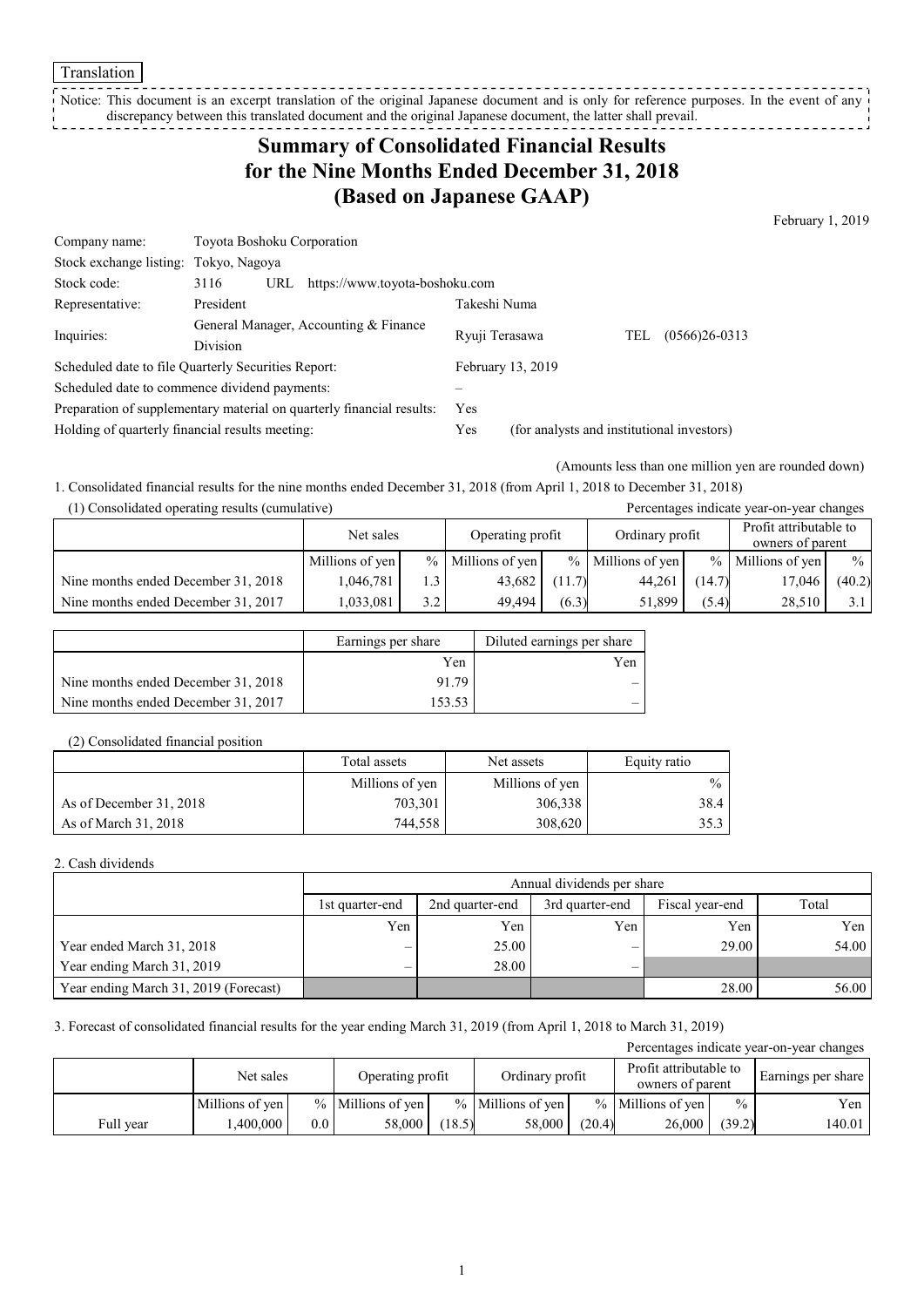| 4. Notes                                                                                                                                                                         |     |                                                        |                |                    |
|----------------------------------------------------------------------------------------------------------------------------------------------------------------------------------|-----|--------------------------------------------------------|----------------|--------------------|
| (1) Changes in significant subsidiaries during the nine months ended December 31, 2018<br>(changes in specified subsidiaries resulting in the change in scope of consolidation): | Yes |                                                        |                |                    |
| (2) Application of special accounting methods for preparing quarterly consolidated financial statements:                                                                         |     | Yes                                                    |                |                    |
| (3) Changes in accounting policies, changes in accounting estimates, and restatement of prior period financial statements                                                        |     |                                                        |                |                    |
| Changes in accounting policies due to revisions to accounting standards and other regulations:                                                                                   |     | No                                                     |                |                    |
| Changes in accounting policies due to other reasons:                                                                                                                             |     | No                                                     |                |                    |
| Changes in accounting estimates:                                                                                                                                                 |     |                                                        | N <sub>0</sub> |                    |
| Restatement of prior period financial statements:                                                                                                                                |     |                                                        | N <sub>0</sub> |                    |
| (4) Number of issued shares (common shares)                                                                                                                                      |     |                                                        |                |                    |
| Total number of issued shares at the end of the period (including treasury shares)                                                                                               |     |                                                        |                |                    |
| As of December 31, 2018                                                                                                                                                          |     | 187,665,738 shares   As of March 31, 2018              |                | 187,665,738 shares |
| Number of treasury shares at the end of the period                                                                                                                               |     |                                                        |                |                    |
| As of December 31, 2018                                                                                                                                                          |     | 1,958,513 shares   As of March 31, 2018                |                | 1,958,326 shares   |
| Average number of shares during the period (cumulative from the beginning of the fiscal year)                                                                                    |     |                                                        |                |                    |
| Nine months ended December 31, 2018                                                                                                                                              |     | 185,707,286 shares Nine months ended December 31, 2017 |                | 185,707,525 shares |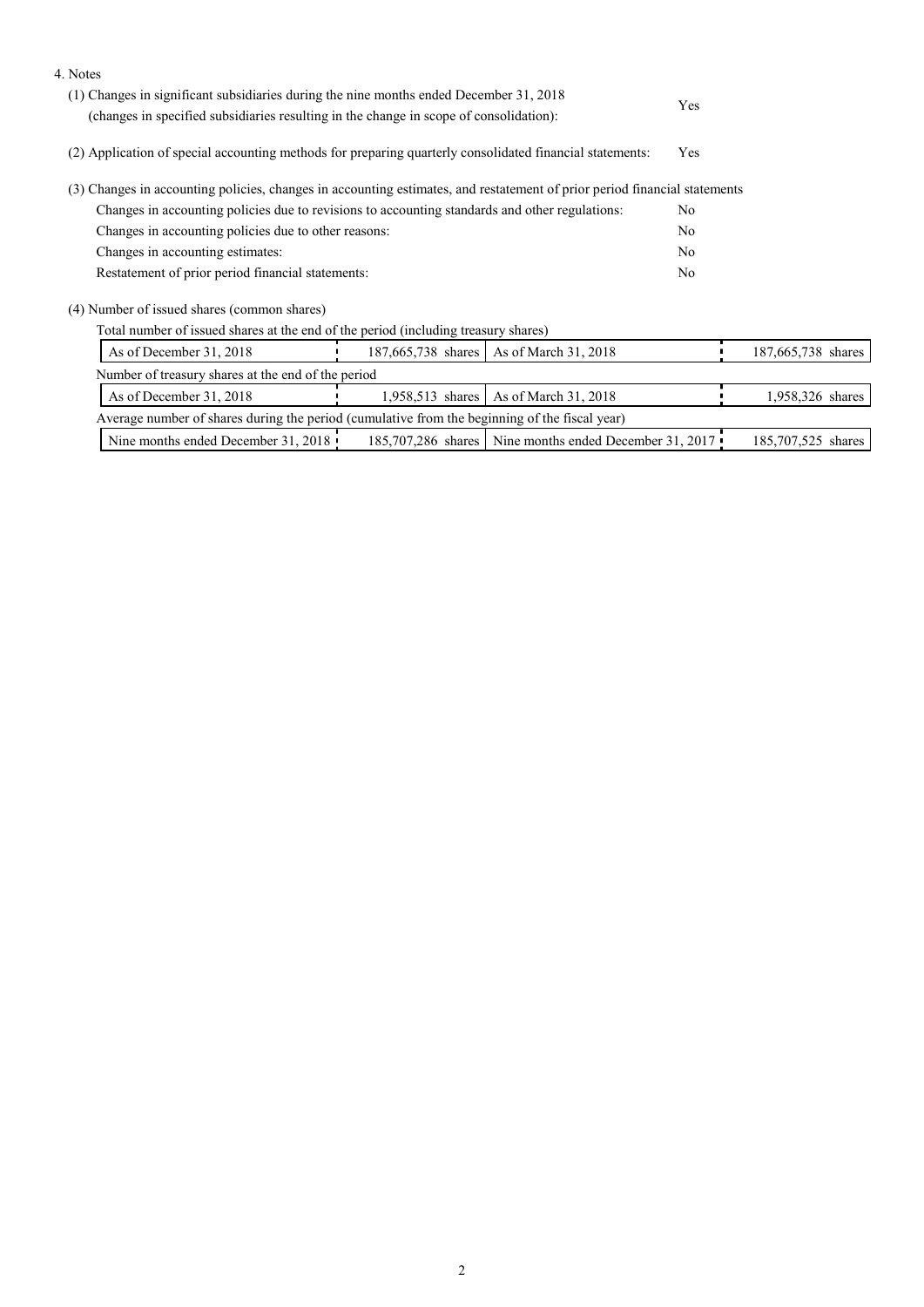## **Quarterly consolidated financial statements**

**Consolidated balance sheets** 

|                                        |                      | (Millions of yen)       |
|----------------------------------------|----------------------|-------------------------|
|                                        | As of March 31, 2018 | As of December 31, 2018 |
| Assets                                 |                      |                         |
| <b>Current</b> assets                  |                      |                         |
| Cash and deposits                      | 194,158              | 165,928                 |
| Notes and accounts receivable - trade  | 194,149              | 162,058                 |
| Merchandise and finished goods         | 7,762                | 8,752                   |
| Work in process                        | 9,648                | 17,255                  |
| Raw materials and supplies             | 28,560               | 35,040                  |
| Other                                  | 42,417               | 38,254                  |
| Allowance for doubtful accounts        | (135)                | (141)                   |
| Total current assets                   | 476,560              | 427,148                 |
| Non-current assets                     |                      |                         |
| Property, plant and equipment          |                      |                         |
| Buildings and structures, net          | 74,703               | 76,626                  |
| Machinery, equipment and vehicles, net | 67,408               | 71,965                  |
| Other, net                             | 59,038               | 63,078                  |
| Total property, plant and equipment    | 201,150              | 211,670                 |
| Intangible assets                      |                      |                         |
| Goodwill                               | 3,422                | 2,429                   |
| Other                                  | 6,740                | 8,662                   |
| Total intangible assets                | 10,163               | 11,091                  |
| Investments and other assets           |                      |                         |
| Investment securities                  | 23,300               | 22,347                  |
| Other                                  | 33,602               | 31,337                  |
| Allowance for doubtful accounts        | (217)                | (294)                   |
| Total investments and other assets     | 56,685               | 53,390                  |
| Total non-current assets               | 267,998              | 276,153                 |
| Total assets                           | 744,558              | 703,301                 |
|                                        |                      |                         |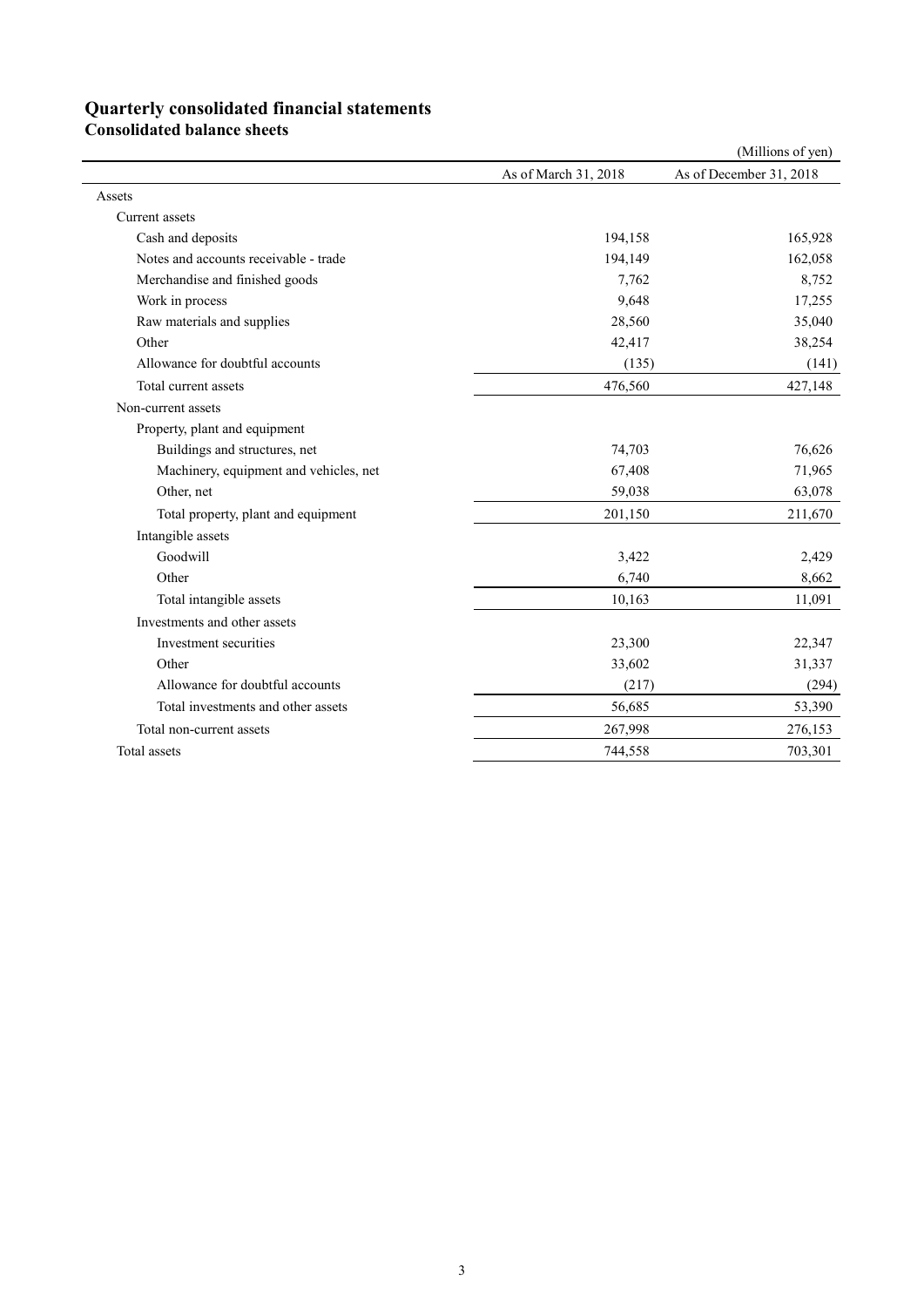|                                                       |                      | (Millions of yen)       |
|-------------------------------------------------------|----------------------|-------------------------|
|                                                       | As of March 31, 2018 | As of December 31, 2018 |
| Liabilities                                           |                      |                         |
| Current liabilities                                   |                      |                         |
| Notes and accounts payable - trade                    | 181,061              | 161,850                 |
| Short-term loans payable                              | 5,829                | 12,007                  |
| Current portion of bonds                              | 10,000               |                         |
| Current portion of long-term loans payable            | 19,540               | 10,074                  |
| Income taxes payable                                  | 13,668               | 13,622                  |
| Provision for product warranties                      | 2,517                | 2,150                   |
| Provision for directors' bonuses                      | 353                  | 269                     |
| Other                                                 | 70,439               | 65,975                  |
| Total current liabilities                             | 303,409              | 265,950                 |
| Non-current liabilities                               |                      |                         |
| Bonds payable                                         | 40,000               | 40,000                  |
| Long-term loans payable                               | 31,687               | 30,016                  |
| Net defined benefit liability                         | 53,989               | 54,728                  |
| Provision for directors' retirement benefits          | 268                  | 245                     |
| Asset retirement obligations                          | 250                  | 252                     |
| Other                                                 | 6,332                | 5,769                   |
| Total non-current liabilities                         | 132,528              | 131,012                 |
| Total liabilities                                     | 435,938              | 396,962                 |
| Net assets                                            |                      |                         |
| Shareholders' equity                                  |                      |                         |
| Capital stock                                         | 8,400                | 8,400                   |
| Capital surplus                                       | 8,406                | 7,308                   |
| Retained earnings                                     | 270,951              | 277,412                 |
| Treasury shares                                       | (3,874)              | (3,875)                 |
| Total shareholders' equity                            | 283,882              | 289,245                 |
| Accumulated other comprehensive income                |                      |                         |
| Valuation difference on available-for-sale securities | 1,952                | 1,062                   |
| Foreign currency translation adjustment               | (12, 805)            | (10, 873)               |
| Remeasurements of defined benefit plans               | (10,270)             | (9, 499)                |
| Total accumulated other comprehensive income          | (21, 123)            | (19,310)                |
| Non-controlling interests                             | 45,861               | 36,404                  |
| Total net assets                                      | 308,620              | 306,338                 |
| Total liabilities and net assets                      | 744,558              | 703,301                 |
|                                                       |                      |                         |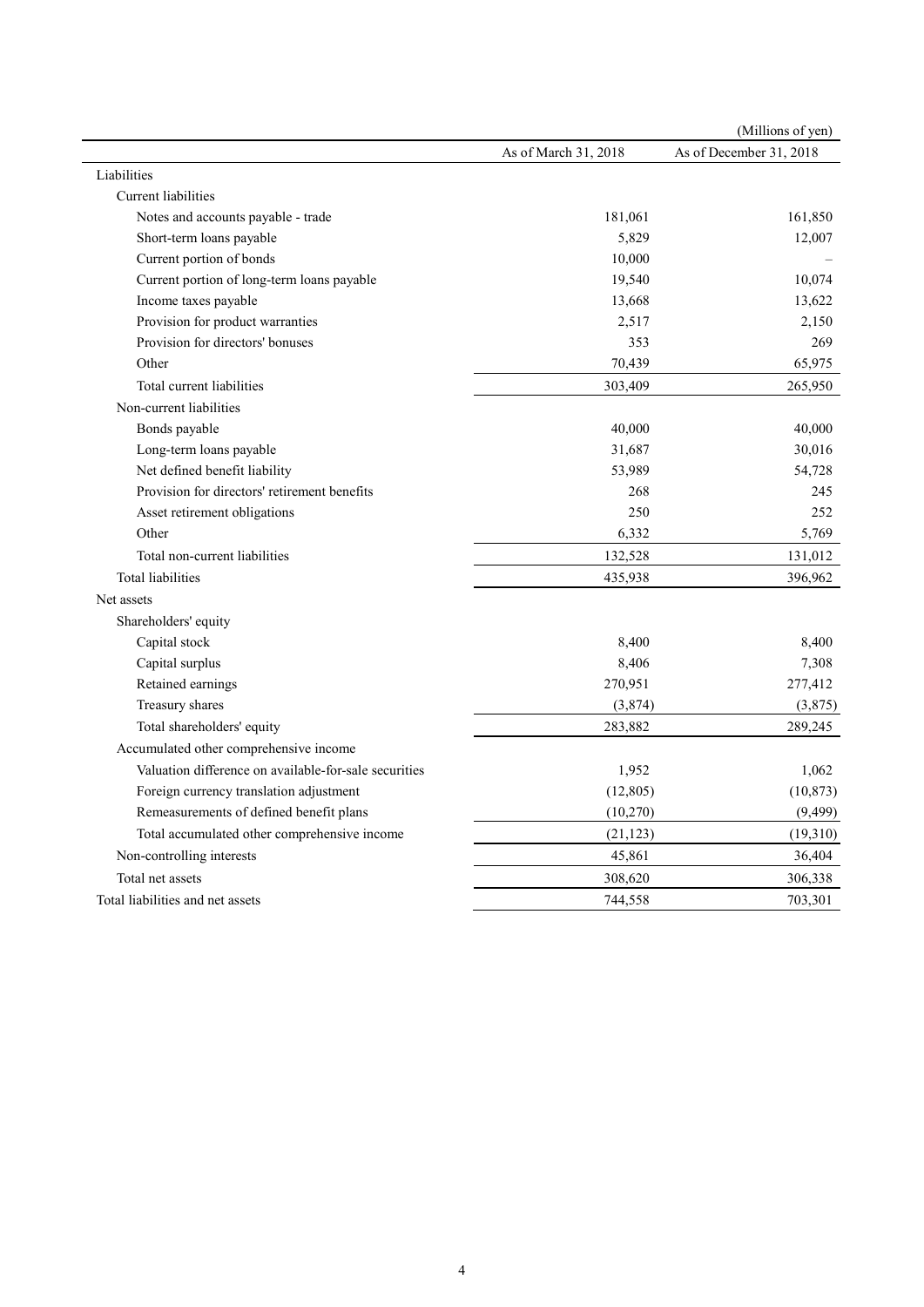## **Consolidated statements of income (cumulative) and consolidated statements of comprehensive income (cumulative)**

**Consolidated statements of income (cumulative)**

| Nine months ended<br>December 31, 2017<br>Net sales<br>Cost of sales<br>Gross profit<br>Selling, general and administrative expenses<br>Salaries and bonuses<br>Other<br>Total selling, general and administrative expenses<br>Operating profit<br>Non-operating income |           | Nine months ended |
|-------------------------------------------------------------------------------------------------------------------------------------------------------------------------------------------------------------------------------------------------------------------------|-----------|-------------------|
|                                                                                                                                                                                                                                                                         |           |                   |
|                                                                                                                                                                                                                                                                         |           | December 31, 2018 |
|                                                                                                                                                                                                                                                                         | 1,033,081 | 1,046,781         |
|                                                                                                                                                                                                                                                                         | 922,221   | 936,896           |
|                                                                                                                                                                                                                                                                         | 110,859   | 109,885           |
|                                                                                                                                                                                                                                                                         |           |                   |
|                                                                                                                                                                                                                                                                         | 23,250    | 23,367            |
|                                                                                                                                                                                                                                                                         | 38,114    | 42,836            |
|                                                                                                                                                                                                                                                                         | 61,365    | 66,203            |
|                                                                                                                                                                                                                                                                         | 49,494    | 43,682            |
|                                                                                                                                                                                                                                                                         |           |                   |
| Interest income                                                                                                                                                                                                                                                         | 1,212     | 1,223             |
| Share of profit of entities accounted for using equity method                                                                                                                                                                                                           | 452       | 803               |
| Foreign exchange gains                                                                                                                                                                                                                                                  | 2,250     |                   |
| Other                                                                                                                                                                                                                                                                   | 3,251     | 4,126             |
| Total non-operating income                                                                                                                                                                                                                                              | 7,166     | 6,154             |
| Non-operating expenses                                                                                                                                                                                                                                                  |           |                   |
| Interest expenses                                                                                                                                                                                                                                                       | 949       | 1,053             |
| Other                                                                                                                                                                                                                                                                   | 3,812     | 4,521             |
| Total non-operating expenses                                                                                                                                                                                                                                            | 4,761     | 5,575             |
| Ordinary profit                                                                                                                                                                                                                                                         | 51,899    | 44,261            |
| <b>Extraordinary losses</b>                                                                                                                                                                                                                                             |           |                   |
| Loss on liquidation of subsidiaries and associates                                                                                                                                                                                                                      |           | 3,460             |
| Total extraordinary losses                                                                                                                                                                                                                                              |           | 3,460             |
| Profit before income taxes                                                                                                                                                                                                                                              | 51,899    | 40,801            |
| Income taxes                                                                                                                                                                                                                                                            | 17,473    | 18,893            |
| Profit                                                                                                                                                                                                                                                                  | 34,426    | 21,907            |
| Profit attributable to non-controlling interests                                                                                                                                                                                                                        | 5,915     | 4,860             |
| Profit attributable to owners of parent                                                                                                                                                                                                                                 | 28,510    | 17,046            |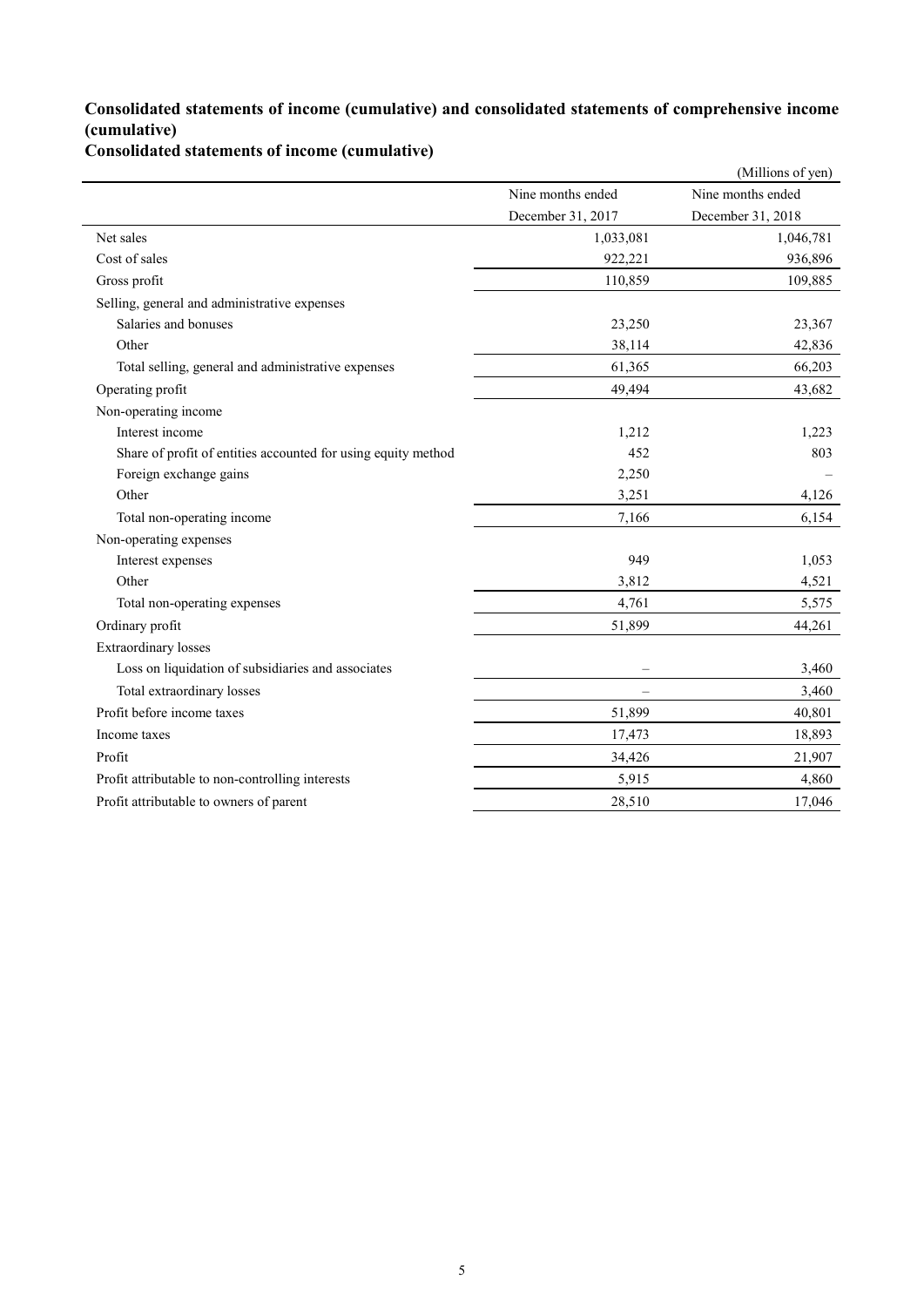|  | Consolidated statements of comprehensive income (cumulative) |  |
|--|--------------------------------------------------------------|--|
|  |                                                              |  |

|                                                                                      | (Millions of yen)                      |                   |  |  |
|--------------------------------------------------------------------------------------|----------------------------------------|-------------------|--|--|
|                                                                                      | Nine months ended                      | Nine months ended |  |  |
|                                                                                      | December 31, 2017<br>December 31, 2018 |                   |  |  |
| Profit                                                                               | 34,426                                 | 21,907            |  |  |
| Other comprehensive income                                                           |                                        |                   |  |  |
| Valuation difference on available-for-sale securities                                | 631                                    | (890)             |  |  |
| Foreign currency translation adjustment                                              | 3,486                                  | 1,231             |  |  |
| Remeasurements of defined benefit plans, net of tax                                  | 785                                    | 792               |  |  |
| Share of other comprehensive income of entities accounted<br>for using equity method | 234                                    | (160)             |  |  |
| Total other comprehensive income                                                     | 5,138                                  | 972               |  |  |
| Comprehensive income                                                                 | 39,565                                 | 22,880            |  |  |
| Comprehensive income attributable to                                                 |                                        |                   |  |  |
| Comprehensive income attributable to owners of parent                                | 32,456                                 | 18,859            |  |  |
| Comprehensive income attributable to non-controlling<br>interests                    | 7,108                                  | 4,021             |  |  |